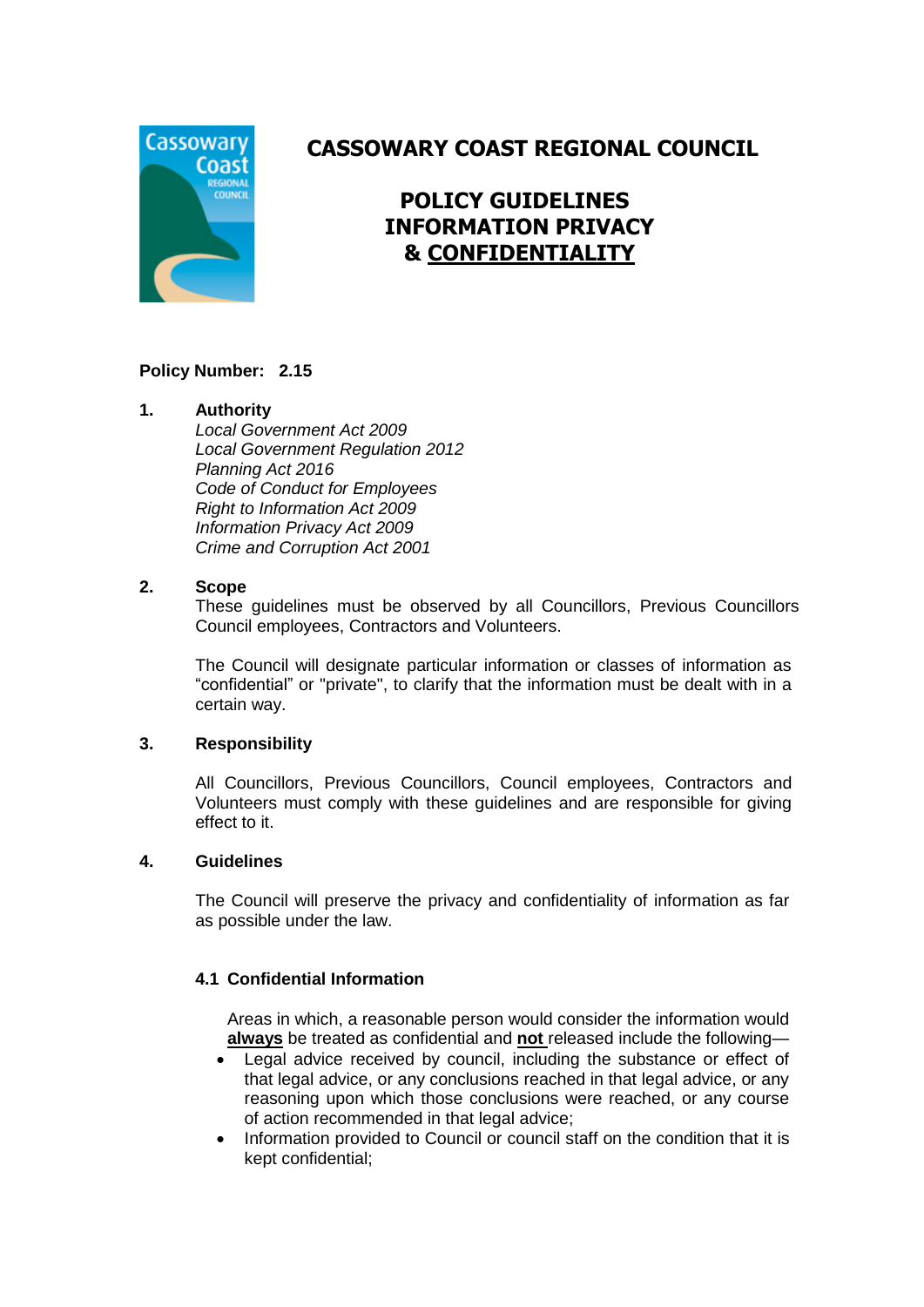- Information derived from government departments or ministers that has been classified as confidential;
- Information dealing with the appointment, dismissal, discipline, appraisal or industrial matters affecting employees;
- Information of a personal nature or about personal affairs, for example the personal details of councillors or council staff;
- Information that could result in action being taken against Council for defamation;
- Financial and legal analyses where the disclosure of that information may compromise Council or someone else;
- Information examined or discussed at a Councillor Workshop or briefing sessions, unless the CEO or relevant Director declares that such information (or part thereof) is not confidential;
- Information associated with the preliminary budget;
- Information dealing with rating concessions;
- Information associated with contracts proposed to be made by Council;
- Information associated with starting or defending legal proceedings;
- Information dealing with the security or disposal of property;
- Information dealing with trade secrets or any person or body;
- Information considered and discussed in meetings closed to the public pursuant to Section 275 of the *Local Government Regulation 2012*;
- Commercial-in-confidence information associated with any person or body - including where the release of information would affect a third party's competitive advantage; this is particularly relevant in a competitive tender situation;
- Names and/or address of complainants or witnesses; and
- Any information designated as confidential by the Chief Executive Officer, until such time as the Chief Executive Officer's deems otherwise.

The above is modified if by law there is a requirement to disclose.

# **4.2 Personal Information**

The following classes of information **must always be treated** as personal/private information—

- A person's name, address, phone number or email address;
- A photograph of a person or a private residence;
- A video recording, whether CCTV or otherwise, for example, a recording of events in a classroom or at a train station;
- A person's salary, bank account or financial details;
- Allegations of wrongdoing against a person or details of wrongdoing or offences they may have committed;
- Details of a persons land ownership or disputes;
- A persons medical/health details
- Details of a person's education or activities;
- Details of a person's religious, sexual or political, preferences or race.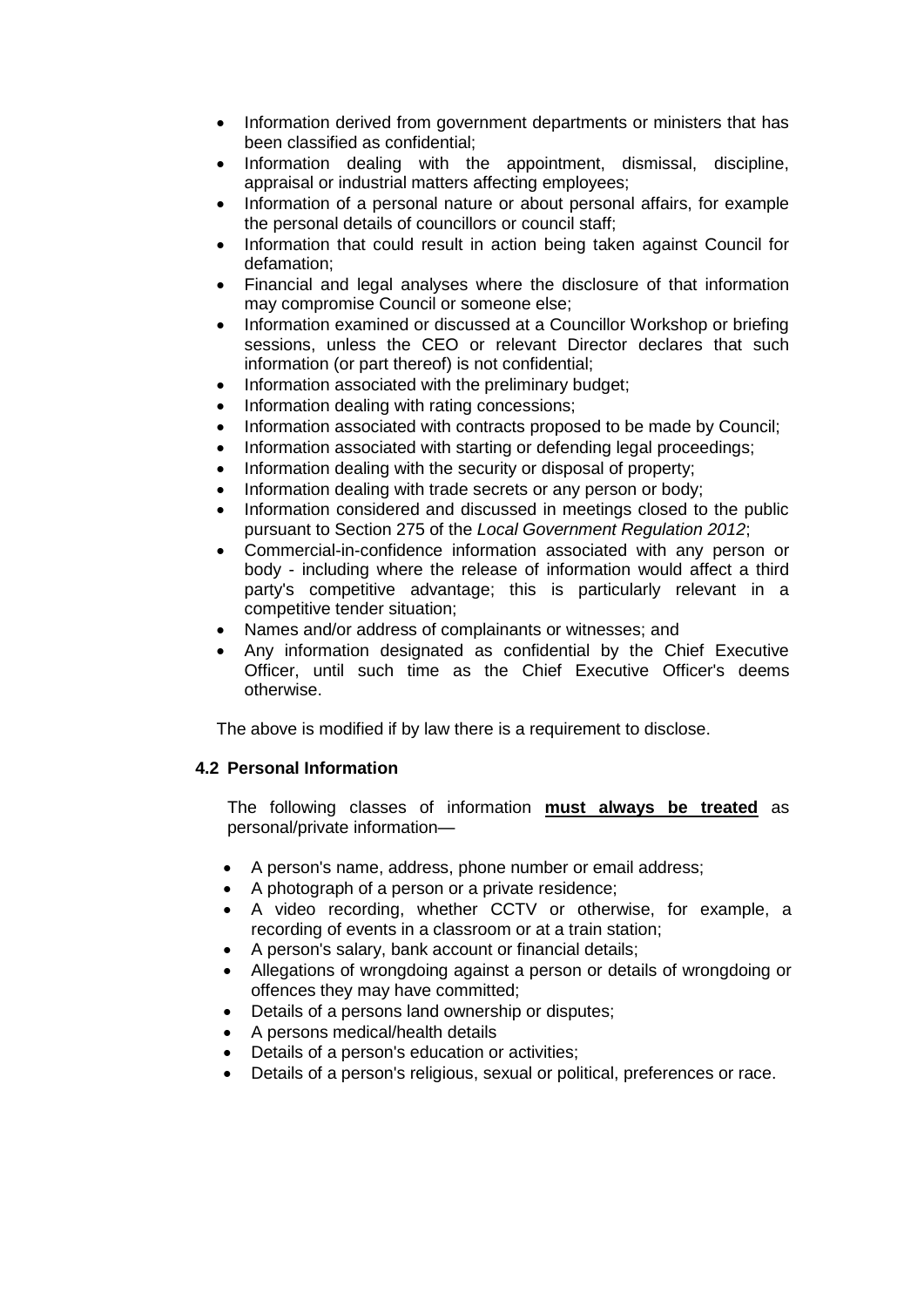#### **4.3 Use of information by Councillors**

It is accepted that councillors will be in receipt of confidential information that may or may not be part of a formal council meeting. It is council's and councillors' responsibility to ensure that such information is treated confidentially, so as not to harm, prejudice or compromise the interests of council or any individual or impact upon the interests of council organisation.

Councillors must handle information in a way that promotes and maintains the public's trust and confidence in the integrity of the Council. Improper release of Council information by a councillor is considered a breach of section 171 of the *Local Government Act 2009*.

A breach of section 171(3) of the *Local Government Act 2009* includes a release such as—

- Orally telling any person about the information or any part of the information;
- Providing the original or a copy of documentation of any part of the documentation that is marked confidential;
- Paraphrasing putting into your own words any confidential information and providing that in writing or orally.

A person may make a complaint about a breach by a Councillor of section 171(3) by giving notice of the complaint to the Council's CEO. A breach of section 171(3) is "misconduct". Allegations of misconduct must be referred by the Council's CEO (Refer section 176C of the *Local Government Act 2009*).

**4.4 Use of information by Staff** (refers to all local government employees, contractors, volunteers and including the Chief Executive Officer)

A person who is, or has been, a local government employee must not use information acquired as a local government employee to—

- a) gain (directly or indirectly) an advantage for the person or someone else; or
- b) cause detriment to the local government.

*This does not apply to information that is lawfully available to the public.*

A person who is, or has been, a local government employee must not release information that the person knows, or should reasonably know, is information that—

- a) is confidential to the local government; and
- b) the local government wishes to keep confidential.

Any release of confidential information for any purpose to any person or organisation (other than those who are entitled to the information, such as other council staff or councillors) is a breach of section 200(9) of the *Local Government Act 2009.* Release includes —